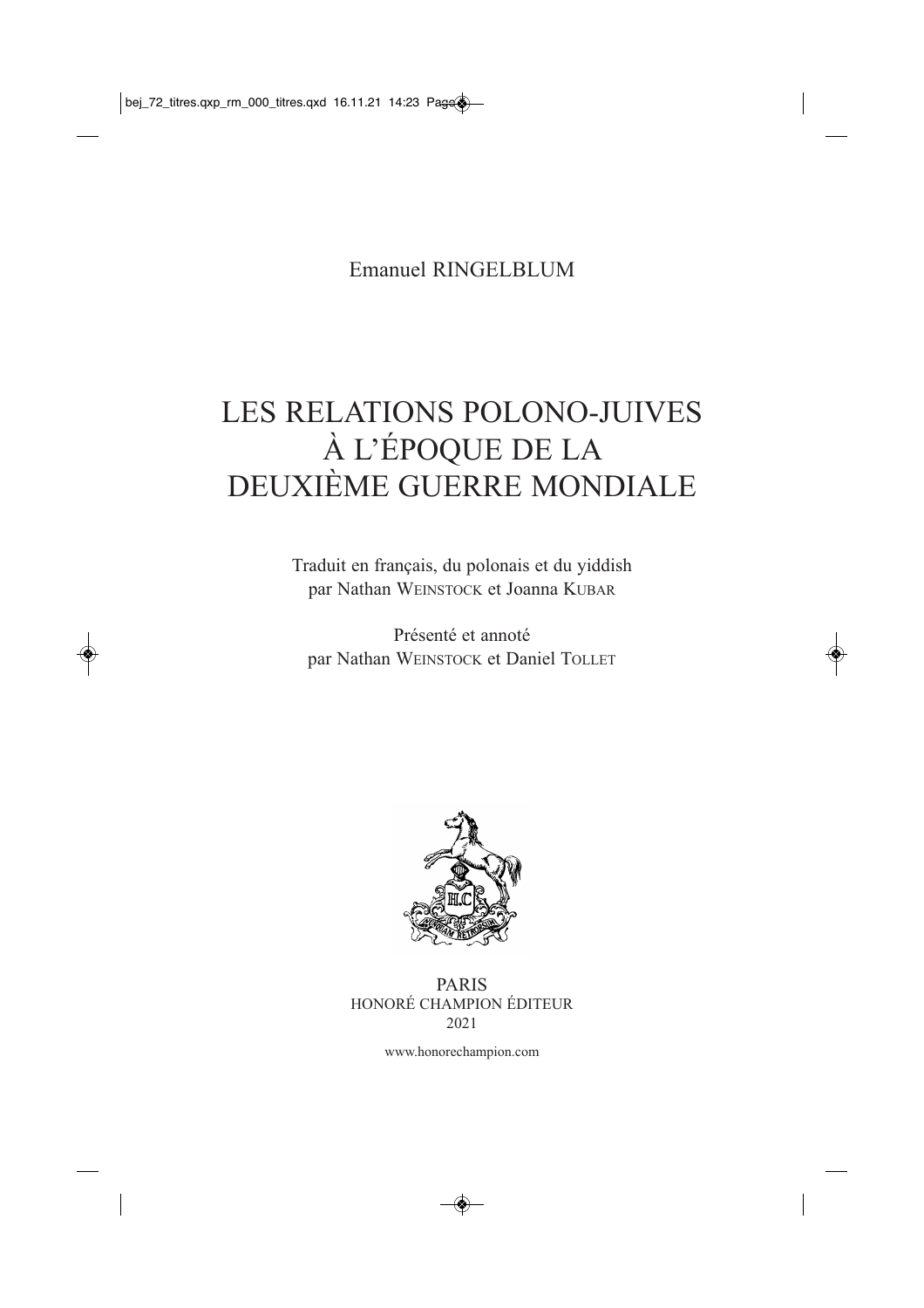## **TABLE DES MATIÈRES**

| NOTE RELATIVE À L'ÉDITION                                                                                                                                                                | 7  |
|------------------------------------------------------------------------------------------------------------------------------------------------------------------------------------------|----|
| <b>PRÉSENTATION:</b>                                                                                                                                                                     |    |
| EMANUEL RINGELBLUM, LE CHRONIQUEUR                                                                                                                                                       |    |
| DE LA CATASTROPHE (1900-1944)                                                                                                                                                            | 9  |
| AMOUR DE L'HISTOIRE JUIVE, SON RÉFÉRENT IDENTITAIRE,<br>RECONNAISSANCE DU YIDDISH COMME LANGUE POPULAIRE<br>ET IDENTITAIRE, ENGAGEMENT SOCIAL ET POLITIQUE<br>AUX CÔTÉS DES PLUS DÉMUNIS | 9  |
| LA COMPOSANTE ANTISÉMITE AU SEIN                                                                                                                                                         |    |
| NATIONALISME POLONAIS                                                                                                                                                                    | 11 |
|                                                                                                                                                                                          | 14 |
| LE REFUGE (SURNOMMÉ «KRYSIA»)                                                                                                                                                            | 18 |
| UNE TRAGÉDIE LONGTEMPS ÉTOUFFÉE OU IGNORÉE :<br>LES RELATIONS ENTRE POLONAIS ET JUIFS AU COURS<br>DE LA SECONDE GUERRE MONDIALE                                                          | 20 |
| UN HISTORIEN ESTIMÉ DONT L'ŒUVRE EST MÉCONNUE?                                                                                                                                           | 24 |
| LISTE DES ABRÉVIATIONS                                                                                                                                                                   | 27 |
|                                                                                                                                                                                          | 28 |